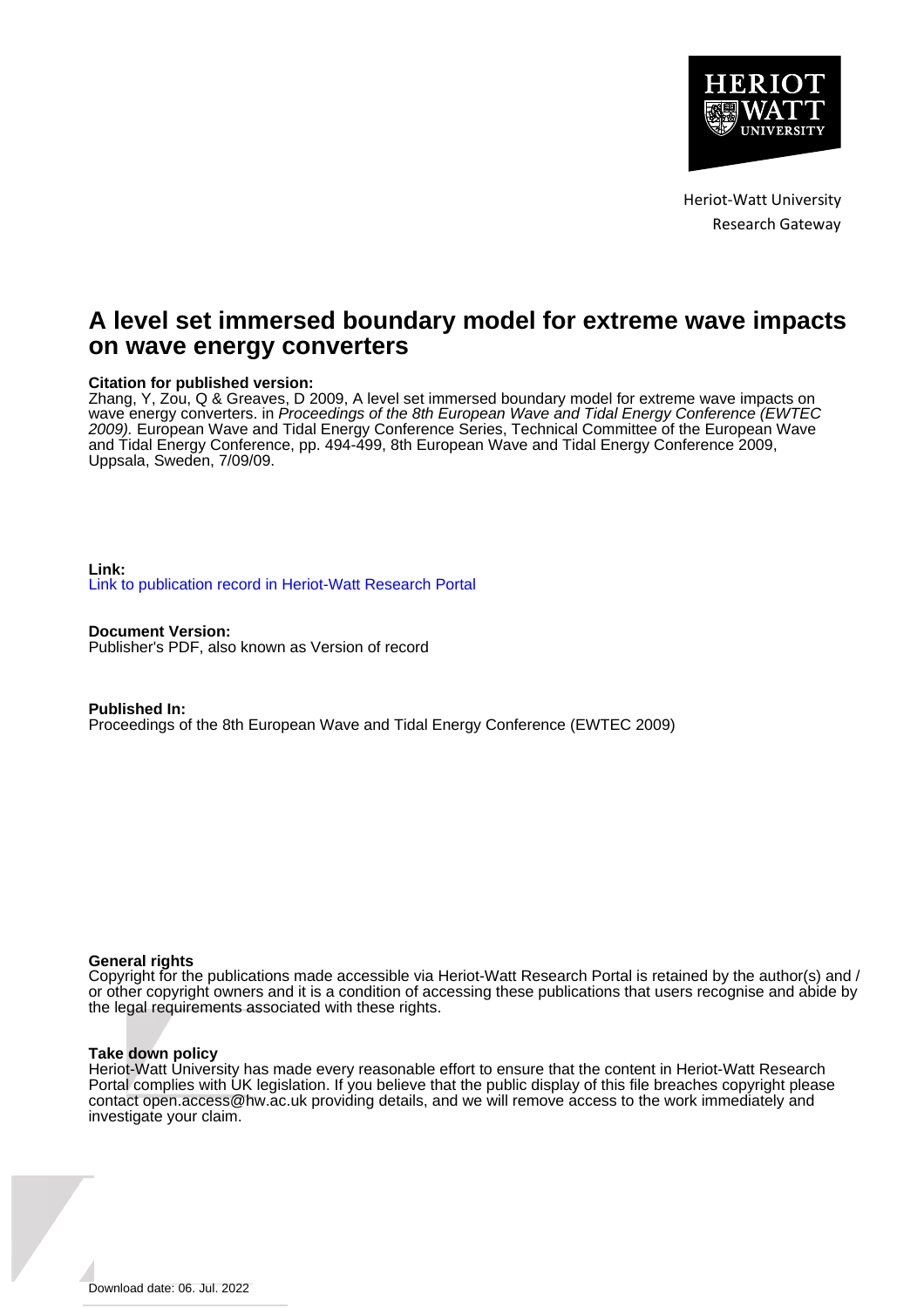# **A level set immersed boundary model for extreme wave impacts on wave energy converters**

Yali Zhang Qingping Zou and Deborah Greaves

PRIMaRE Peninsular Research Institute for Marine Renewable Energy, Centre for Coastal Dynamics and Engineering, School of Engineering, University of Plymouth Devon PL4 8AA, United Kingdom Email: yali.zhang@plymouth.ac.uk

# **Abstract**

 Floating wave energy converters (WECs) are installed at locations with high wave energy and in relatively shallow water where wave nonlinearity is amplified. As a result, wave impact loads constitute a major design consideration for wave energy converters and the violent impact of an extreme wave onto a wave energy converter can be the criterion that determines a number of design parameters. Numerical simulation of the coupled dynamic response of WEC and mooring in storm conditions and under extreme wave loading remains a complex and difficult problem. Nevertheless, quantitative understanding of the wave impact is very important to the efficient performance and long time survivability of a wave energy converter.

 A new fully nonlinear CFD technique is developed to assess the wave impacts and dynamic response on wave energy converters. Wave breaking and overtopping occur under extreme wave loading on offshore WECs. Both the water and air that may be entrained when a wave breaks or overtops a structure should be modelled, and the interface between them defined with a high resolution free surface capturing technique. In this work, a Navier-Stokes equation model is used to simulate the hydrodynamics. A level set method with the global mass correction is developed to study wave breaking and overtopping, and the immersed boundary method is employed to capture the extreme wave loading on offshore WECs.

 Calculations have been made for the entry and exit of a cylinder, in which the hydrodynamic force on the cylinder during the first stage of the impact is obtained. The slamming coefficients of the cylinder entry with different entry velocities are calculated and agree well with experimental results. This problem is of importance in the design of various floating structures that experience worst case loading.

**Keywords:** Level set method, global mass correction, immersed boundary method, wave impacts, wave energy converter, water entry and exit.

# **Nomenclature**

- $i = 1, 2$ , two dimensional geometrical descriptions
- $u_j$  = velocity<br> $P$  = pressure
- = pressure
- $x_j$  = Cartesian spatial coordinates<br> $f_i$  = external body force field
- *fi* = external body force field

 $\tau_{ii}$  = viscous term

- $\rho, \mu$  = density and viscosity appropriate for the phase occupying the particular spatial location at a given instance of time.
- $\phi$  = the first level set variable
- $\phi'$ = the second redistancing variable
- $\overline{t}$  = pseudo time for the variable  $\phi'$
- $\phi$ "  $=$  the third mass conservation variable
- *t*  $=$  pseudo-time for the variable  $\phi''$
- $M_{cor}$  = dimensionless mass correction factor<br> $M_{o}$  = the original mass
- $M_o$  = the original mass<br> $M_t$  = the mass of the re
- $=$  the mass of the reference phase at time *t*
- $H(\phi)$  = a smoothed Heaviside function
- $\epsilon$  = a factor of the grid spacing
- $\Psi$  = immersed boundary
- $u_w$  = Dirichlet boundary condition of the immersed boundary
- $u_f$  = value of the forcing point
- $u_v$  = value of the virtual point
- $\Delta t$  = the time step
- $RHS<sub>i</sub><sup>k</sup>$  = convective, viscous and body force of the governing equations
- $f =$  the force per unit area on a surface element with an outward normal **n**
- $n_j$  = the direction cosine of **n** in *x<sub>j</sub>* direction
- $\bf{r}$  = radius of the circle
- $t \cdot T$  = time, the dimensionless time
- $\gamma$ , $F_r$  = the dimensionless quantity
- $C =$ slamming coefficient<br> $F =$ the total vertical hydr
- $F =$  the total vertical hydrodynamic force
- = entry or exit velocity

<sup>©</sup> Proceedings of the 8th European Wave and Tidal Energy Conference, Uppsala, Sweden, 2009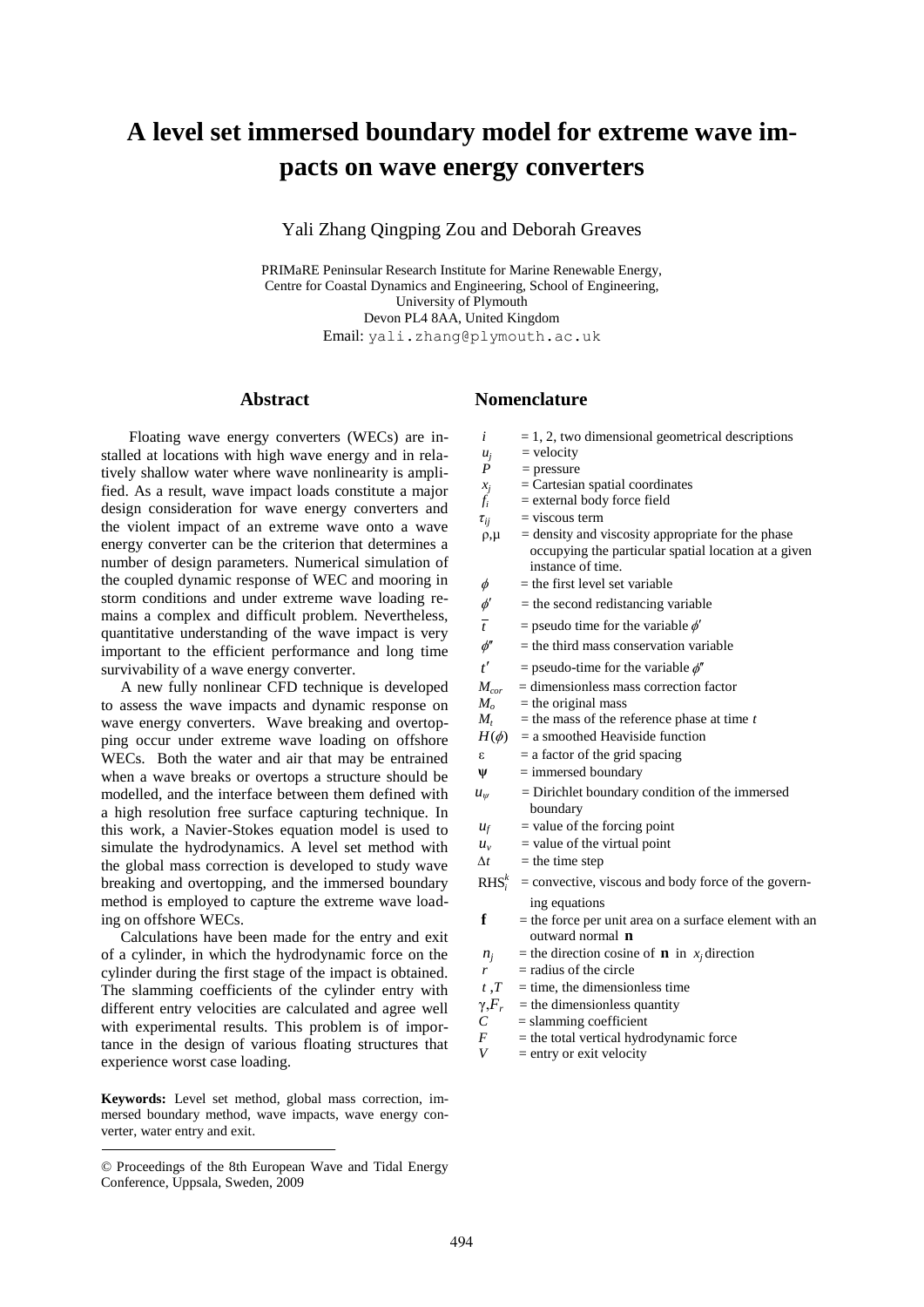## **1 Introduction**

 Floating wave energy converters (WECs) are installed at locations with high wave energy and in relatively shallow water where wave nonlinearity is amplified. As a result, the continuous impact and slamming of waves constitute a major design consideration for wave energy converters and the violent impact and slamming of an extreme wave onto a wave energy converter can be the criterion that determines a number of design parameters of efficiency and survivability. Thus, quantitative understanding of the wave impact and interaction between the waves and WECs is very important to the efficient performance and long time survivability of a wave energy converter. Furthermore many parameters such as geometry, equipment and location must be optimized at the design stage. The need for a numerical simulation tool appears not only during the pre-conception stage, by avoiding expensive model tests, but also in the production run of the power station. Here a level set immersed boundary model is developed to optimize design parameters of WECs and provide helpful performance predictions.

 Many applications of interactions between a wave and structure use potential flow theory, which assumes the fluid is incompressible and inviscid. However, in some situations, such as extreme wave conditions, viscous effects including flow separation and turbulence must be considered which means solving the full Navier-Stokes equations. Also a high resolution surface capturing scheme needs to be included in order to simulate complex free surface changes such as wave breaking and overturning and a fluid-structure interaction method needs to be incorporated to investigate the impacts of extreme waves on the structure.

 Basically there are two strategies to handle a moving or deforming boundary problem with topological change. They are body conforming moving grids [1, 2] and embedded fixed grids [3-5]. For the body conforming moving grids, the grid can be efficiently deformed in an arbitrary Lagrangean-Eulerian (ALE) frame of reference to minimize distortion if a geometric variation is quite modest. Boundary conditions can be applied at the exact location of the rigid boundary. However, if the change of topology is very complex, it will be very difficult and time consuming to regenerate the mesh. Also difficulties arise in the form of grid skewness and additional numerical dissipation may be a consequence of the redistribution of the variables in the vicinity of the boundary.

 An alternative to body conforming moving grids is embedded fixed grids where the boundaries do not conform to the grid and the governing equations are usually discretized on fixed Cartesian grids. There are two major classes based on the specific treatment of the boundary cells; (1) Cartesian cut cell methods [3] and (2) Immersed boundary methods [4-5]. Cartesian cut cell methods cuts solid bodies out of a background Cartesian mesh and their boundaries are represented by different types of cut cells. It has the potential to significantly simplify and automate the difficulty of mesh generation. However, there are still a number of disadvantages inherent in the use of this method. Arbitrarily small cells arising near solid boundaries due to the Cartesian mesh intersecting a solid body can restrict the stability and reduce the efficiency of the Cartesian solvers [3].

 An immersed boundary with arbitrary shape can be modelled on a fixed grid by an external force field such that a desired velocity distribution can be assigned over a boundary. The main advantage of this method is that the external force filed can be prescribed on a fixed mesh so that the accuracy and efficiency of the solution procedure on simple grids are maintained.

 In this work, the finite volume method is used to discretize Navier-Stokes equations with the two step projection method on a staggered grid. The free surface is solved on a fixed grid in which the free surface is captured by the zero level set. A global mass correction scheme in a novel combination with third order essentially non-oscillatory schemes and a five stage Runge-Kutta method is used to accomplish the advection of the level set function and re-distancing [6]. The immersed boundary method is used to simulate water exit and entry of a cylinder. This problem is of importance in the design of floating structures that experience extreme wave loading.

#### **2 Governing equations**

 Governing equations for an incompressible fluid flow are the mass conservation equation and the Navier-Stokes momentum conservation equations written as

$$
\frac{\partial u_j}{\partial x_j} = 0 \tag{1}
$$

and

and  
\n
$$
\frac{\partial u_i}{\partial t} + \frac{\partial (u_i u_j)}{\partial x_j} = -\frac{1}{\rho} \frac{\partial p}{\partial x_i} + \frac{1}{\rho} \frac{\partial \tau_{ij}}{\partial x_j} + f_i
$$
\n(2)

 $\tau_{ij}$  is the viscous term given by

$$
\tau_{ij} = \mu \left( \frac{\partial u_i}{\partial x_j} + \frac{\partial u_j}{\partial x_i} \right)
$$
 (3)

 The evolution of the level-set function is governed by

$$
\frac{\partial \phi}{\partial t} + u_j \frac{\partial \phi}{\partial x_j} = 0
$$
\n(4)

 A redistancing function is performed by solving for  $\phi'$  given by Eq. (5):

$$
\frac{\partial \phi'}{\partial \overline{t}} + s(\phi) \big( |\nabla \phi'| - 1 \big) = 0 \tag{5}
$$

The initial condition is  $\phi'(\vec{x},0) = \phi(\vec{x})$  and  $s(\phi)$ is the smoothed sign function defined as

$$
s(\phi) = \frac{\phi}{\sqrt{\phi^2 + (\left|\nabla\phi\right|\varepsilon)^2}}
$$
(6)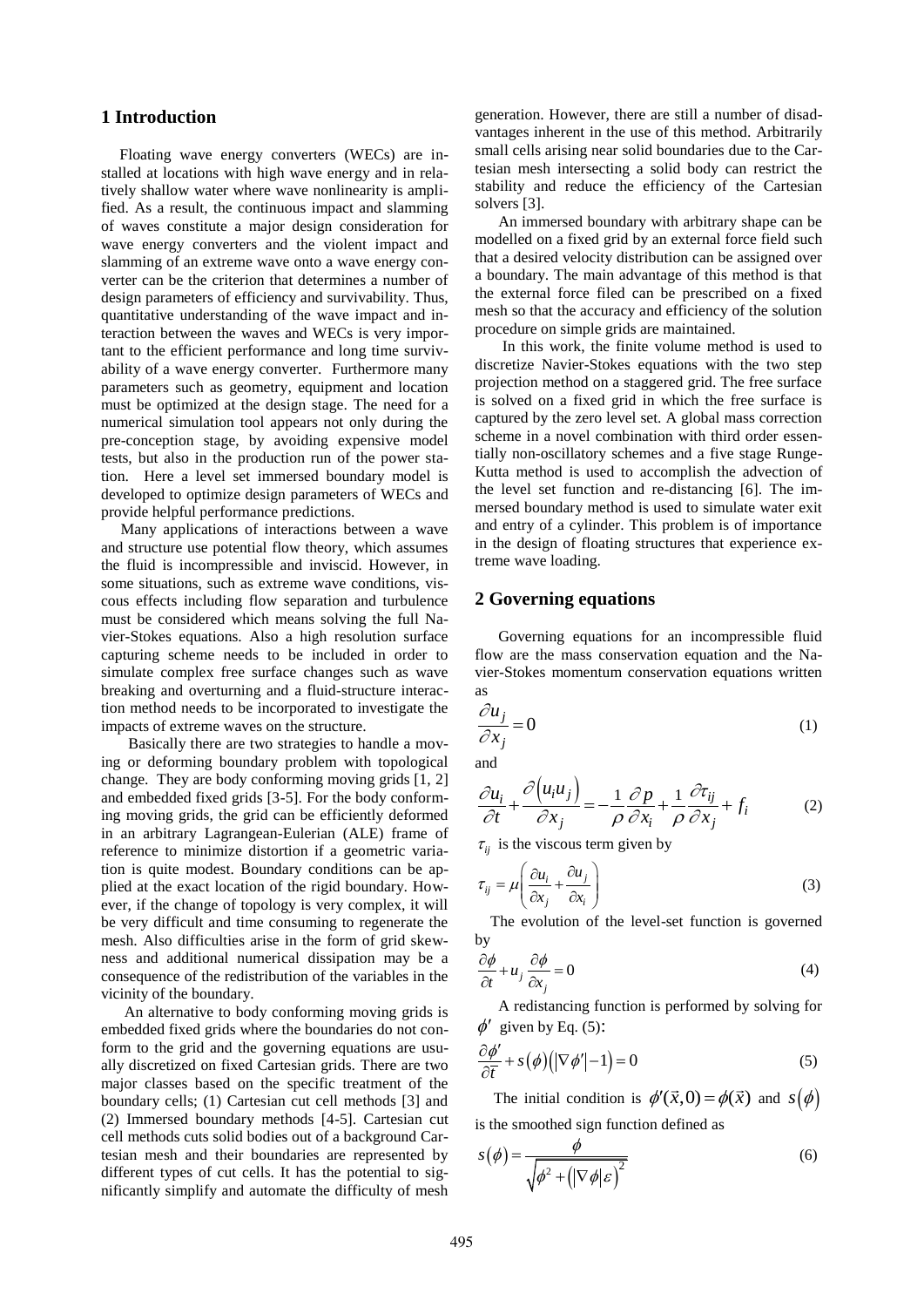The steady state solution to  $\phi$ " is obtained using Eq. (7):

$$
\frac{\partial \phi''}{\partial t'} = M_{cor} \tag{7}
$$

 A dimensionless mass correction term is introduced to ensure the mass conservation, written as

$$
M_{cor} = sign(\phi_{ref}) \frac{M_o - M_t}{M_o}
$$
 (8)

A smoothed Heaviside function is defined.<br>  $\begin{cases} 0 & \phi < -\varepsilon \end{cases}$ 

$$
H(\phi) = \begin{cases} 0 & \phi < -\varepsilon \\ \frac{\phi + \varepsilon}{2\varepsilon} + \frac{1}{2\pi} \sin\left(\frac{\pi\phi}{\varepsilon}\right) & -\varepsilon \le \phi \le \varepsilon \\ 1 & \phi > \varepsilon \end{cases}
$$
 (9)

 Using the smoothed Heaviside function, these properties are calculated using

$$
\beta = (1 - H)\beta_1 + H\beta_2\tag{10}
$$

A 2D immersed boundary  $\psi$  coincides with a Cartesian grid node (*i, j*) on which a Dirichlet boundary condition  $u_{\psi}$  needs to be enforced at this point. If  $u_{ij}$ is an approximation to the solution of the governing equations, the discrete form can be written as

$$
\frac{u_{ij}^{k+1} - u_{ij}^k}{\Delta t} = \text{RHS}_i^k + f_i^k \tag{11}
$$

 The external force function that will enforce the above boundary condition can be obtained from Eq.(12) by setting  $u_{ij}^{k+1} = u_{\psi}$  and solving for  $f_i^k$ 

$$
f_i^k = \frac{u_{\psi} - u_{ij}^k}{\Delta t} - \text{RHS}_i^k
$$
 (12)

The force **f** per unit area on a surface element with

an outward normal **n** can be written as  
\n
$$
f_i = \tau_{ji} n_j = \left[ -p\delta_{ij} + \mu \left( \frac{\partial u_i}{\partial x_j} + \frac{\partial u_j}{\partial x_i} \right) \right] n_j
$$
\n(13)

*i u j x*  $\partial$  $\frac{\partial u_i}{\partial x_i}$  can be computed using the stencil and interpo-

lation coefficients that were used to construct the velocity field near the interface.

# **3 Numerical Method**

 The finite volume method is used to discretize the Navier-Stokes equations on a non-uniform staggered Cartesian grid. A two step projection method is employed for velocity-pressure coupling, in which a pressure Poisson equation is solved to enforce the continuity equation. The QUICK scheme with deferred correction is used for the convective terms and central differencing is used for the viscous terms. Generalized minimum residual (GMRES) method with incomplete LU factorization for preconditioning [7] is applied to solve linear systems of the form: A**x**=b.

 Mass conservation is improved significantly by applying a global mass correction scheme, in a novel combination with third order essentially non-oscillatory schemes and a five stage Runge-Kutta method, to accomplish the advection and re-distancing of the level set function.

 For the immersed boundary treatment, the gridinterface relation with an immersed boundary is established. Thus all Cartesian grids can be classified into three categories as shown in Fig. 1: (1) forcing points, which are grid points in the solid phase that have one or more neighbouring points in the fluid phase; (2) fluid points, which are all the points in the fluid phase; (3) solid points, which are all the remaining points in the solid phase. It is proposed to compute  $u_f$  by extrapolating along the well-defined line normal to the boundary as shown in Fig. 1. The value of the virtual point  $u_v$  can be interpolated from the surrounding grid points.

#### **4 Model and Results**

#### **4.1Water exit of a cylinder**

 The problem of water exit of a cylinder is very significant in variant practical applications. Understanding such complicated physical processes, including breaking up of the free surface, body-fluid interaction and free surface-vortex interaction is useful to understand the impacts of the wave energy converters under the extreme waves. The studies of water exit of a horizontal circular cylinder can be traced back to Greenhow and Lin [8] who conducted experiments to show the free surface deformation in the entry and exit processes.



**Figure 1:** Grid classification and interpolation for  $u_j$ 

A circle of radius  $r = 1$  m is placed in calm water in a rectangular tank, width  $= 8$  m, height  $= 10$  m and the distance of its centre to the free surface is  $d = 1.25$ m. The water has dynamic viscosity  $1 \times 10^{-3}$  kg/m/s and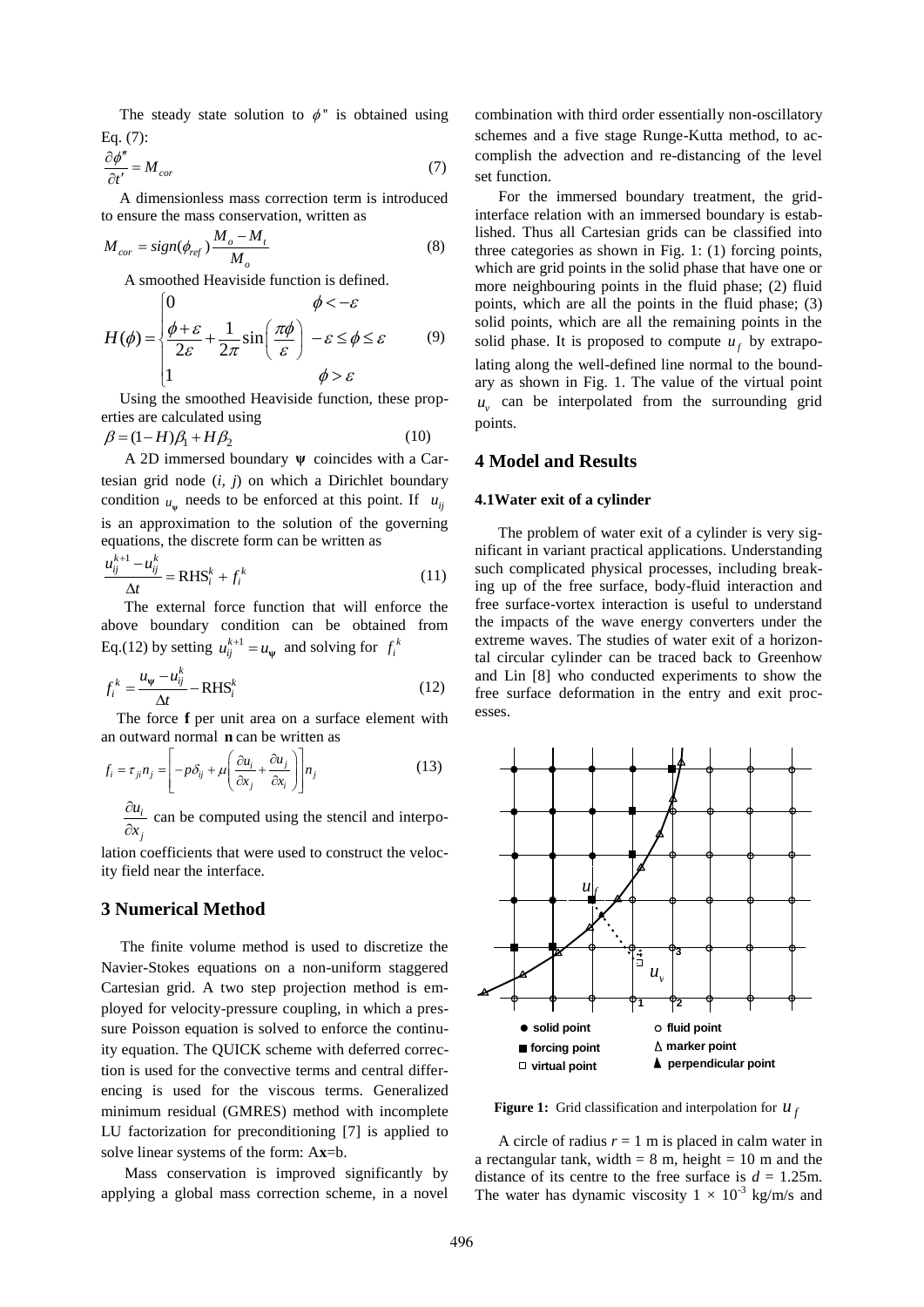the air  $1.8 \times 10^{-5}$  kg/m/s, the density of water is 1000 kg/m3 and air 1 kg/m3. The cylinder is given a constant upward velocity,  $V = 0.39$  m/s. Thus the dimensionless parameters are  $\gamma = r/d = 0.8$ ,  $F_r = V / \sqrt{gr} = 0.39$  and  $T = Vt/d$ . The comparison of free surface profiles between the present numerical method and those presented by Greenhow and Moyo [9] are shown in Fig. 2 at two non-dimensional time instants,  $T = 0.4$  and 0.6. Good agreement can be seen.



**Figure 2:** Comparison of free surface profiles with boundary element simulation [7] and the shading represents vorticity strength  $(-10-10$  with intervals 0.4) at two non-dimensional time instants (a)  $T = 0.4$ ; (b)  $T = 0.6$ .





(b)



(c)



**Figure 3:** Water exit of a cylinder. The free surface position (solid black line) and shading represents vorticity strength (- 20~20 with intervals 0.2) at non-dimensional time (a)  $T = 0.8$ ; (b)  $T = 1.6$ ; (c)  $T = 2.4$ ; (d)  $T = 3.2$ .

 Snapshots of the interaction between the cylinder and interface are shown in Fig. 3 at exit velocity  $V =$ 1m/s. As the cylinder moves upward, two vortices are formed along the left and right sides of the cylinder. As the cylinder rises further, the two vortices interact with the free surface. Waves are generated in the exit process and propagate towards both sides of the cylinder. Breaking can occur during exit due to strongly negative pressures arising on the cylinder surface.

#### **4.2 Water entry of a cylinder**

 Water entry/impact problems have been studied by many researchers [8-13]. The same parameters to the water exit of a cylinder are used. The cylinder starts its downward motion from a height of *d*=1.25m to the calm water surface with a constant velocity  $V = -1$ m/s. A series of snapshots are shown in Fig. 4. As the cylinder impinges on the free surface, there are jets generated on both sides of the cylinder. When the cylinder moves downward, a large amount of water is pulled downward and surface depression persists. As the cylinder is fully submerged in the water, there is a water jet in the centre of the water surface. The results are very close to those reported by Lin [10]. The air entrainment and water jet are captured very well due to the two phase model used here. The slamming coefficient is given by

$$
C = \frac{F}{\rho r V^2} \tag{14}
$$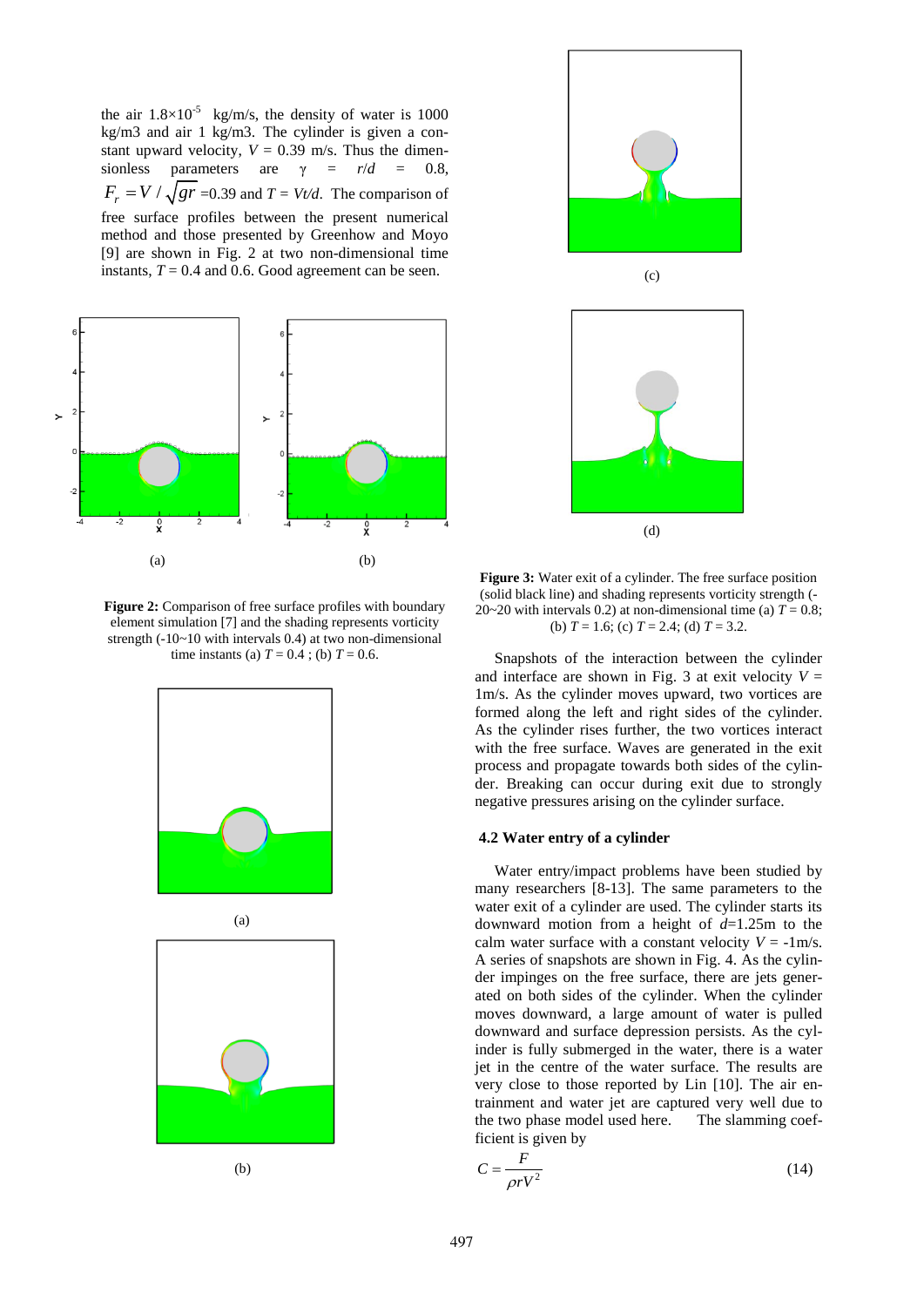Based on the potential flow theory, the hydrodynamic slamming force is given by

$$
F = \frac{\pi}{2} \rho V \left( 2Vr - 2V^2 t \right) \tag{15}
$$



(a)



(b)



(c)



(d)

**Figure 4.** Water entry of a cylinder. The free surface position (solid black line) and shading represents vorticity strength (- 5~5 with intervals 0.01) at non dimensional time (a)  $T = 0.9$ ; (b)  $T = 1.8$ ; (c)  $T = 2.7$ ; (d)  $T = 3.6$ .

Fig. 5 shows the comparison of the slamming coefficient at different entry velocity versus the penetration depth between theoretical results [11], experimental results of Campbell and Weynberg [12], numerical results obtained using ComFlow [13] and present model results.

The comparison between theory, the experiments of Campbell and Weynberg, ComFlow numerical simulation and the present simulations is reasonably good. At the beginning, the initial impact reaches 4.0 and later it is around 1.6 for entry velocity  $V = 1$  m/s and 2 m/s. The results agree with ComFlow model very well. The slamming coefficient predicted by the presented model does not reach the initial peak value measured in the experiment, but the variation in slamming coefficient with penetration depth agrees better in the later stage of the impact with the experiment. The slamming coefficients oscillate along the penetration depth at the initial impacting stages, which is due to the lack of stability of the pressure distribution near body boundary in this method.



Figure 5. Comparison of slamming coefficient between theory [11], experiment [12], numerical simulation by Comflow [13] and present model.